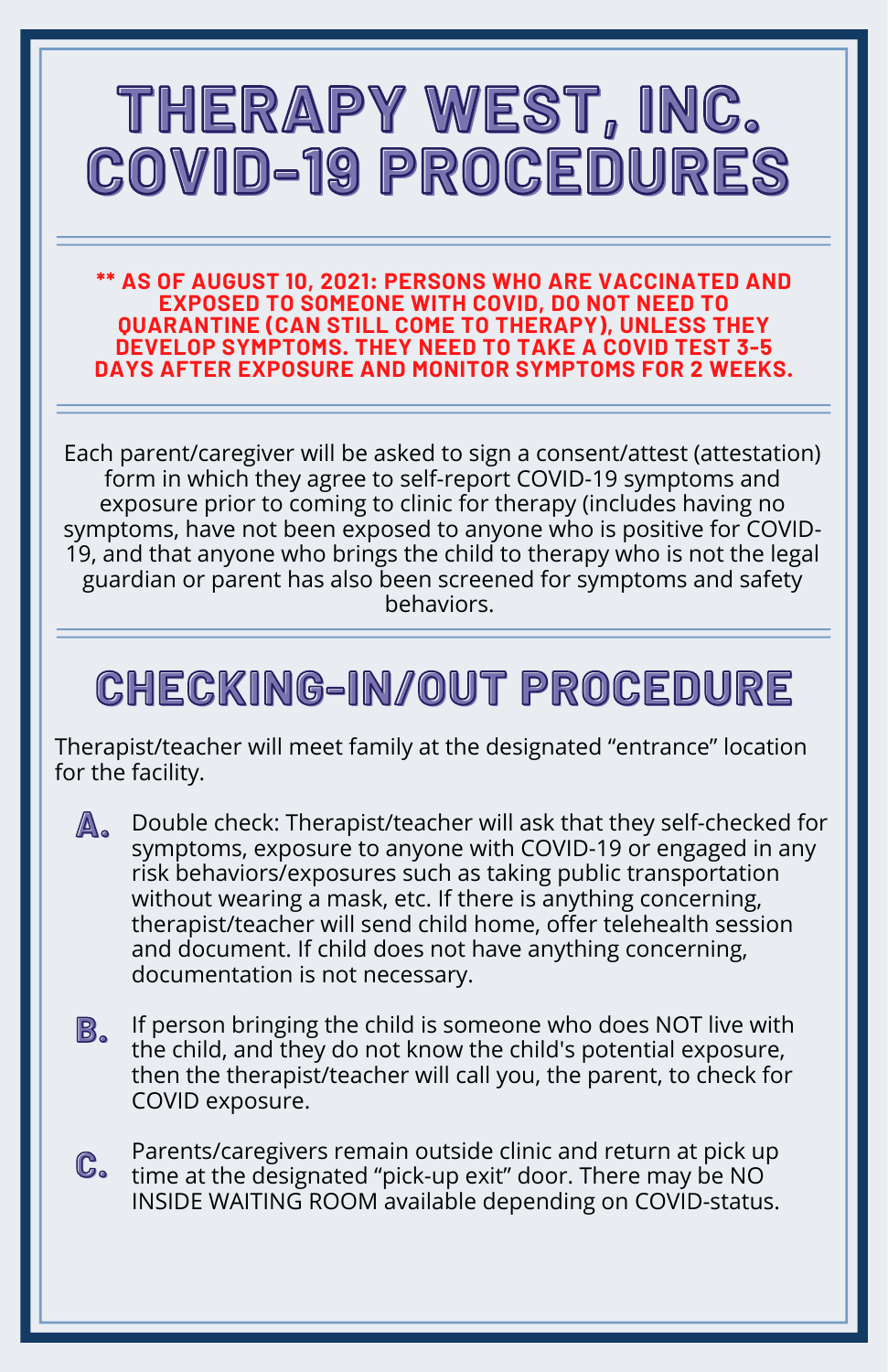### **COVID MITIGATION PRACTICES FOR THE CLIENT**

- At the start and end of each session, Therapist/teacher 1. and child must wash hands for 20 seconds. If child is not able to tolerate hand washing, then child should use hand sanitizer.
- Masks are required of all staff and persons on the Therapy 2. West, Inc. premise regardless of vaccination status.
- 3. All children above the age of 2 should be encouraged to wear a mask. Parent/caregiver should provide mask for their child. If child is not able to wear a mask, Therapy West staff will also wear a face shield.
- 4. Staff will change clothing if soiled during treatment session.
- 5. If child demonstrates any signs of illness, session will be terminated and parent/caregiver WILL be contacted. Therapist/teacher will offer telehealth make-up. Follow protocols for exposure and isolation.
- 6. If child uses a tracheostomy, it is strongly recommended that they receive services via telehealth.
- 7. Feeding equipment must be brought in by the parent. No sharing of feeding supplies, tools and equipment.
- 8. Clients are treated in spaces that allow for safe distancing with their therapist/teacher and/or intern/resident. No switching between treatment rooms is permitted.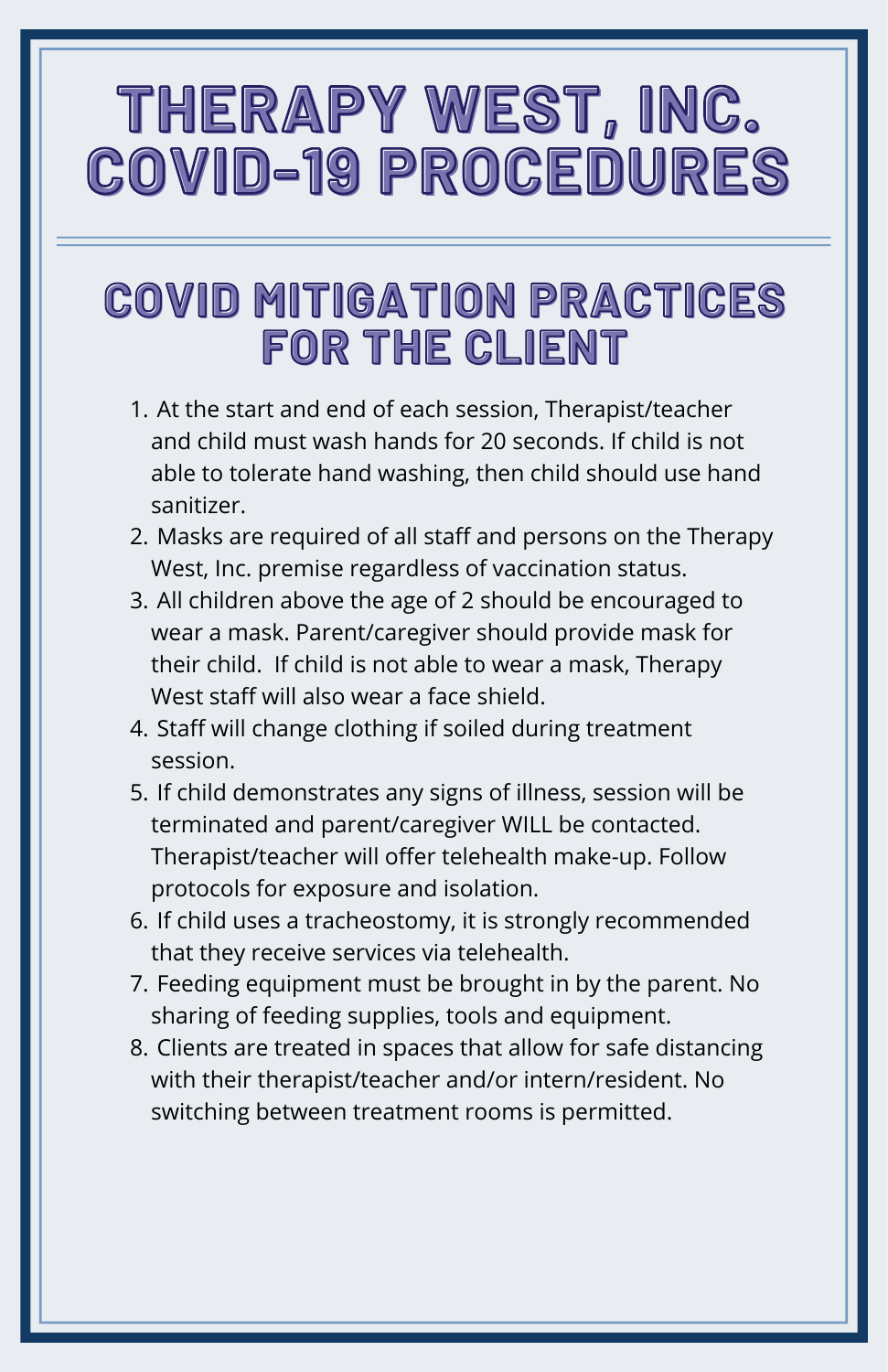### **QUARANTINE AND ISOLATION**

#### **1. EXPOSURE IS DEFINED AS:**

Being within 6 feet of someone with COVID-19 for a total of 15 minutes or more over a 24-hour period. **.**

- **B.** Unprotected contact with body fluids and/or secretions from someone with COVID-19. For example, you were coughed or sneezed on, you shared a drinking cup or eating utensils, you kissed, or you provided care to them without wearing the right protective equipment.
- **C.** A person with COVID-19 can infect others from 2 days before their symptoms first started until they are allowed to end their isolation period. A person with a positive COVID-19 test who does not have symptoms is infectious from 2 days before their test was taken until 10 days after their test.

#### **2. QUARATINE** is required if you have had known exposure to a confirmed case of COVID-19, *UNLESS:*



You are considered **FULLY VACCINATED** if it has been 2 weeks passed your second dose in a 2-dose vaccine series or 2 weeks passed your single-dose vaccine. You do not have to quarantine after exposure to COVID-19 if you are fully vaccinated **AND** are without symptoms.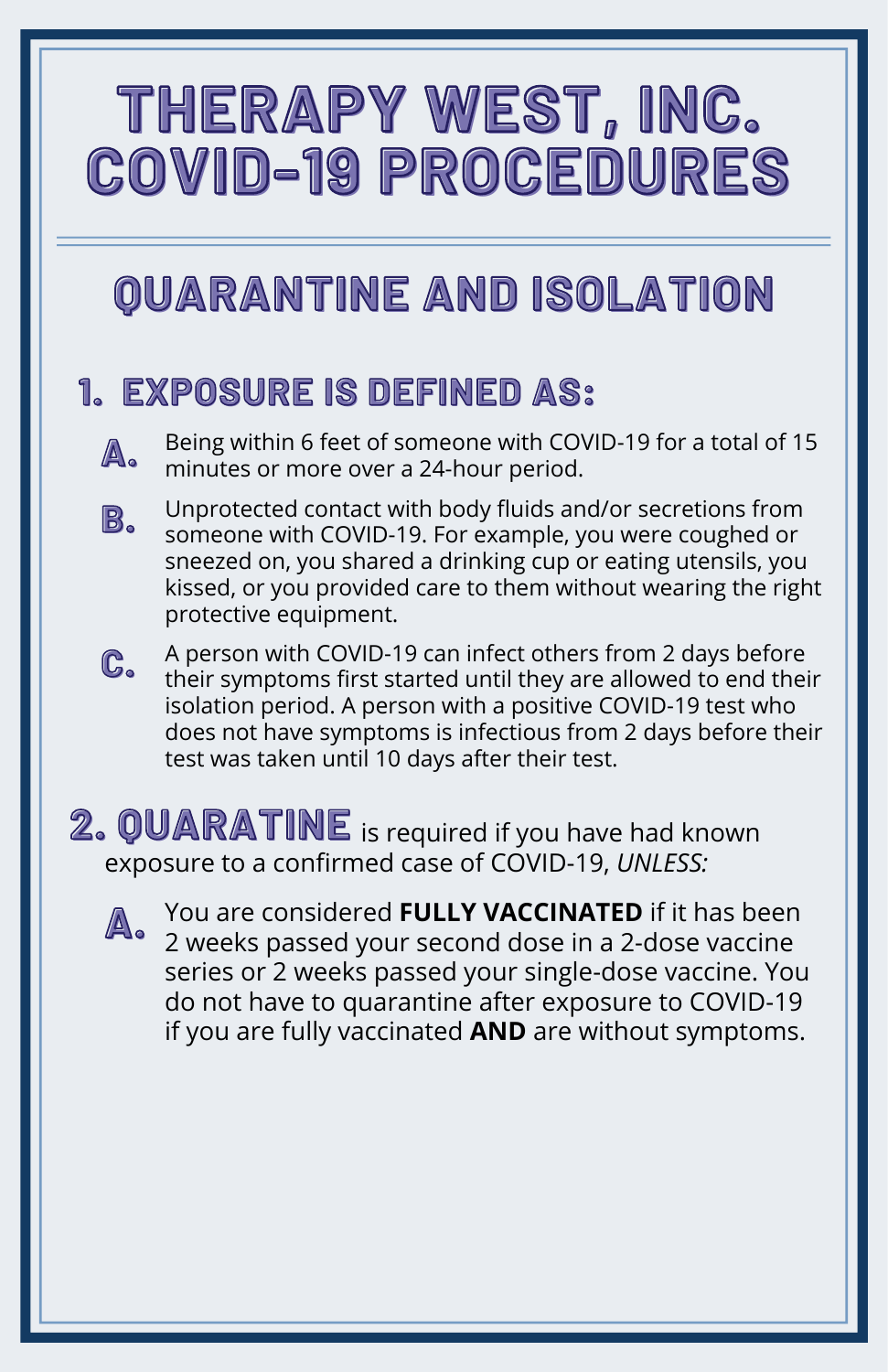### **QUARATINE PROTOCOL FOR CLIENTS:**

- **A.** If a child was exposed to another child/person who is sick: Quarantine is only needed if a child has been exposed to a confirmed case of COVID-19).
- **B.** If child has been exposed to someone with a confirmed case of COVID-19, notify your therapists or the TW staff so that TW can inform those who may have been exposed when at TW (who child may have exposed from 2 days prior to symptoms). Your child may be seen via telehealth. See above for the definition of "exposure"
	- 1. If child does not have symptoms, child will need to quarantine for 14 days (from the time of last contact) (or wait 5 days, get a PCR test) and if results are negative the child will still have complete a 10-day quarantine. On days 11-14, the child can return but will have to continue to self-monitor for symptoms.
	- 2. If child does not develop symptoms during the 14-day period, child can return to in-clinic sessions.
	- 3. If child develops symptoms, the child will have to follow the isolation protocol below.